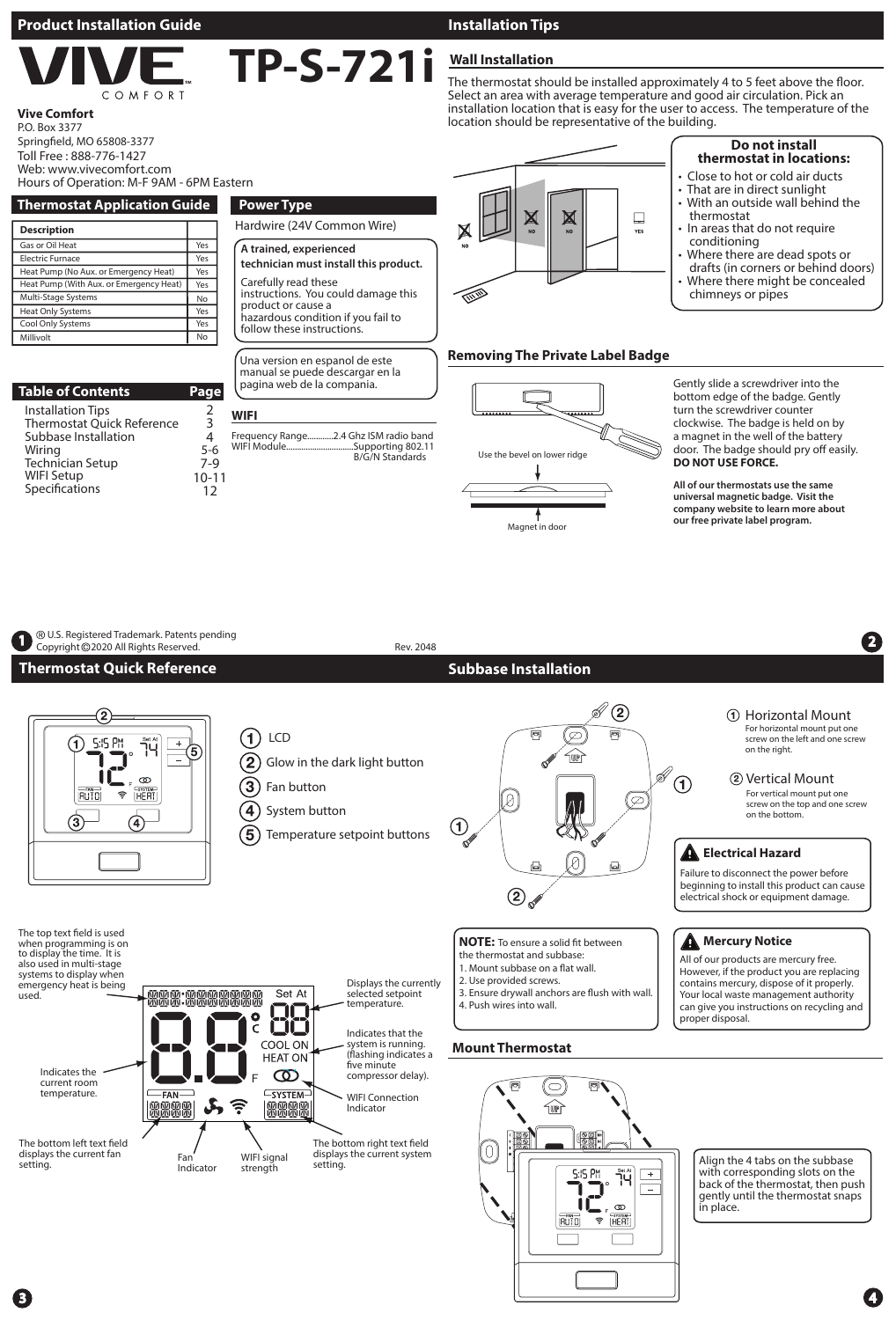#### **Wiring**

- $\sqrt{1}$  Power Supply
- <u>ีว</u> Factory-installed jumper,
- remove only when installing on 2-transformer system.
- $\overline{3}$ Use either O or B terminals for changeover valve.
- $\hat{A}$  A 24 VAC 500mA common connection is required with this thermostat.

#### **Typical 1H/1C system: 1 transformer Typical 1H/1C system: 2 transformers**



**4** ⚠

Δ

**Typical 1H/1C heat pump system**









**Typical heat only systems w/o fan**

₥



### 5 **Technician Setup Menu**

#### **To enter tech setup:**

- **1.** Press and hold the + and buttons for 3 seconds.
- **2.** Press and hold the TECH button.
- **3.** Configure the installer options as desired using the table below. Use the + or buttons to change settings and the PREV and NEXT buttons to move from one step to another. **4.** To exit tech setup: press and hold the + and - buttons for 3 seconds, or wait 20 seconds.

| <b>Tech Setup Steps</b>                                                    |                                                                                                                                                                                                                       | <b>LCD Will Show</b>      | <b>Adjustment Options</b>                                                                                                                                                                                       | <b>Default</b> |
|----------------------------------------------------------------------------|-----------------------------------------------------------------------------------------------------------------------------------------------------------------------------------------------------------------------|---------------------------|-----------------------------------------------------------------------------------------------------------------------------------------------------------------------------------------------------------------|----------------|
| Room<br><b>Temperature</b><br>Calibration                                  | This feature allows the installer to<br>change the calibration of the room<br>temperature display. For example, if the<br>thermostat reads 70 degrees and you<br>would like it to read 72 then select $+2$ .          | ERL IBRRTE                | You can adjust the room<br>temperature display to read<br>4° above or below the factory<br>calibrated reading.                                                                                                  |                |
| Compressor<br><b>Short Cycle</b><br><b>Delay</b>                           | The compressor short cycle delay<br>protects the compressor from "short<br>cycling". This feature will not allow<br>the compressor to be turned on for 5<br>minutes after it was last turned off.                     | COMP DELAY                | Selecting "ON" will not allow<br>the compressor to be turned<br>on for 5 minutes after the<br>last time the compressor was<br>switched off. Select "OFF" to<br>remove this delay.                               | ON             |
| Cooling<br>Swing                                                           | The swing setting often called "cycle<br>rate", "differential", or "anticipation" is<br>adjustable. A smaller swing setting will<br>cause more frequent cycles and a larger<br>swing setting will cause fewer cycles. | COOL SN ING<br>US         | The cooling swing setting is<br>adjustable from 0.2° to 2°. A<br>swing setting of 0.5° will begin<br>cooling at approximately 0.5°<br>above the setpoint and stop<br>approximately 0.5° below the<br>setpoint.  | 0.5 °F         |
| <b>Heating</b><br>Swing                                                    | The swing setting often called "cycle<br>rate", "differential", or "anticipation" is<br>adjustable. A smaller swing setting will<br>cause more frequent cycles and a larger<br>swing setting will cause fewer cycles. | HERT SHING<br>1 L.J<br>1. | The heating swing setting is<br>adjustable from 0.2° to 2°. A<br>swing setting of 0.5° will begin<br>heating at approximately 0.5°<br>below the setpoint and begin<br>approximately 0.5° above the<br>setpoint. | 0.5 °F         |
| <b>Heat Pump</b>                                                           | When set to ON this thermostat<br>will operate a heat pump system<br>(default). If set to OFF this<br>thermostat will operate a<br>conventional system, and the next<br>tech step will not appear.                    | HERT PHMP                 | ON - Configured to operate<br>heat pump system.<br>OFF - Configured to operate<br>conventional system<br>See page 5 for terminal<br>designations.                                                               | ON             |
| Emergency<br><b>Heat</b><br>(Only displayed if Heat<br>Pump is set to ON.) | When set to ON, this setting will<br>enable Emergency Heat in Heat<br>Pump mode.                                                                                                                                      | HERT PUMP                 | <b>ON</b> - Enables Emergency<br>Heat<br>OFF - Disables Emergency<br>Heat.                                                                                                                                      | ON             |

#### **Swing Setting Tip**

7

Temperature swing, sometimes called differential or cycle rate, can be Tech settings continued on next page ...

customized for this individual application. For most applications choose a swing setting that is as wide as possible without making the occupants uncomfortable.

#### **Wiring**

#### **Replacement Thermostat Wiring**

- **1.** If you are replacing a thermostat, make note of the terminal connections on the thermostat that is being replaced. In some cases the wiring connections will not be color coded. For example, the green wire may not be connected to the **G** terminal.
- Loosen the terminal block screws. Insert **2.** wires then retighten terminal block screws.
- Place nonflammable insulation into wall **3.** opening to prevent drafts.
- This thermostat requires a 24V common **4.** wire to the C terminal.

#### **Installation Tip Max Torque = 6in-lbs.**

Do not overtighten terminal block screws, as this can damage the terminal block. A damaged terminal block can keep the thermostat from fitting on the subbase correctly or cause system operation issues.

#### **Wiring Chart**

For all systems, the following terminals are wired according to whether you have a single or dual transformer system as shown:

|                                                      | RH                                                                   |                                                  |                                                                   |                   |
|------------------------------------------------------|----------------------------------------------------------------------|--------------------------------------------------|-------------------------------------------------------------------|-------------------|
| <b>SINGLE</b><br><b>TRANSFORMER</b><br><b>SYSTEM</b> | <b>24 VAC HOT</b><br><b>JUMPER SHOULD REMAIN</b><br><b>INSTALLED</b> |                                                  | <b>24 VAC Common</b><br>500mA                                     | <b>Blower/Fan</b> |
| <b>DUAL</b><br><b>TRANSFORMER</b><br><b>SYSTEM</b>   | 24 VAC-Heat<br>*REMOVE PROVIDED<br><b>JUMPER</b>                     | 24 VAC-Cool<br>*REMOVE PROVIDED<br><b>JUMPER</b> | <b>24 VAC Common</b><br>500mA<br>*FROM COOL<br><b>TRANSFORMER</b> | <b>Blower/Fan</b> |

**\*FAILURE TO REMOVE PROVIDED JUMPER ON DUAL TRANSFORMER INSTALLATIONS COULD CAUSE SEVERE DAMAGE TO HVAC SYSTEMS**

| 0 Terminal        | Heat pump changeover valve-- Energized during cooling |
|-------------------|-------------------------------------------------------|
| <b>B</b> Terminal | Heat pump changeover valve-- Energized during heating |

 Note: Devices such as a float switch that mechanically break circuits should be installed so that they break the control wire (Y) not the power (R). Interrupting the power circuit will shut off power to the thermostat completely and not allow it to operate.

**If using in Heat Pump without Auxiliary or Emergency heat application, please see wiring diagram on previous page.**

#### **Technician Setup Menu**

| <b>Tech Setup Steps</b>                                                                                       |                                                                                                                                                                                                                                                                       | <b>LCD Will Show</b>     | <b>Adjustment Options</b>                                                                                                                                                                                                                                             | <b>Default</b> |
|---------------------------------------------------------------------------------------------------------------|-----------------------------------------------------------------------------------------------------------------------------------------------------------------------------------------------------------------------------------------------------------------------|--------------------------|-----------------------------------------------------------------------------------------------------------------------------------------------------------------------------------------------------------------------------------------------------------------------|----------------|
| <b>Emergency</b><br><b>Heat Stages</b><br>(Only displayed if Emergency<br>Heat is set to ON)                  | This feature controls the number<br>of stages in Emergency Heat<br>mode. It only appears if the<br><b>Technician Setup Step for HEAT</b><br>PUMP is ON.                                                                                                               | E HERT 5TG               | Use the $\Box$ or $\Box$ key to<br>select 1-stage or 2-stage<br>operation.                                                                                                                                                                                            |                |
| <b>Dual Fuel</b><br><b>Auxiliary for</b><br><b>Heat Pump</b><br>(Only displayed if Heat Pump<br>is set to ON) | For Dual Fuel applications (Gas/<br>Fossil fuel Auxiliary Heat), turn<br>this setting ON to LOCKOUT the<br>Heat Pump (Y) when Auxiliary<br>Heat (W2) is on. If desired-This can<br>also be used with Electric Auxiliary.                                              | JURL FUEL                | OFF will allow Y(1st stage of<br>Heat) and W2 (Aux Heat) to run<br>together if called for.<br><b>ON</b> Will de-energize Y terminal<br>45 seconds after a call for<br>Auxiliary Heat (W2).                                                                            | 0FF            |
| Satisfy<br>Setpoint                                                                                           | This feature allows the thermostat<br>to keep multiple stages of heat<br>energized until setpoint is<br>satisfied.                                                                                                                                                    | SRT ISFY SP              | Use the $\Box$ or $\Box$ key to<br>turn ON or OFF.                                                                                                                                                                                                                    | 0FF            |
| <b>Staging</b><br><b>Delay</b>                                                                                | This feature allows a delay to occur<br>when a second stage is needed.<br>This allows the previous stage<br>extra time to satisfy setpoint.                                                                                                                           | 575 DELAY                | Use the $\Box$ or $\Box$ key to<br>select OFF, 5, 10, 15, 30, 45,<br>60, or 90 minutes.                                                                                                                                                                               | 0FF            |
| Minimum<br>Compressor<br>On Time                                                                              | This feature allows the installer<br>to select the minimum run<br>time for the compressor. For<br>example, a setting of 4 will force<br>the compressor to run for at<br>least 4 minutes every time the<br>compressor turns on, regardless<br>of the room temperature. | M IN COMP                | You can set the minimum<br>compressor run time to<br>"OFF", "3", "4", or "5" minutes.<br>If 3, 4 or 5 is selected, the<br>compressor will run for at<br>least the selected time<br>before turning off. Use the<br>$\Box$ and $\Box$ buttons to<br>change the setting. | OFF            |
| <b>Heating</b><br>Setpoint<br>Limit                                                                           | This feature allows you to set a<br>maximum heat setpoint value. The<br>setpoint temperature cannot be raised<br>above this value.                                                                                                                                    | HERT L IM IT<br>90<br>90 | Use the $+$ and - buttons to select<br>the maximum heat setpoint.                                                                                                                                                                                                     | 90             |
| Cooling<br>Setpoint<br>Limit                                                                                  | This feature allows you to set a<br>minimum cool setpoint value. The<br>setpoint temperature cannot be raised<br>above this value.                                                                                                                                    | COOL LIMIT               | Use the $+$ and - buttons to select<br>the minimum cool setpoint.                                                                                                                                                                                                     | 44             |



#### **Caution: Electrical Hazard**

Failure to disconnect the power before beginning to install this product can cause electrical shock or equipment damage.



All components of the control system and the thermostat installation must conform to Class II circuits per the NEC Code.

8

6